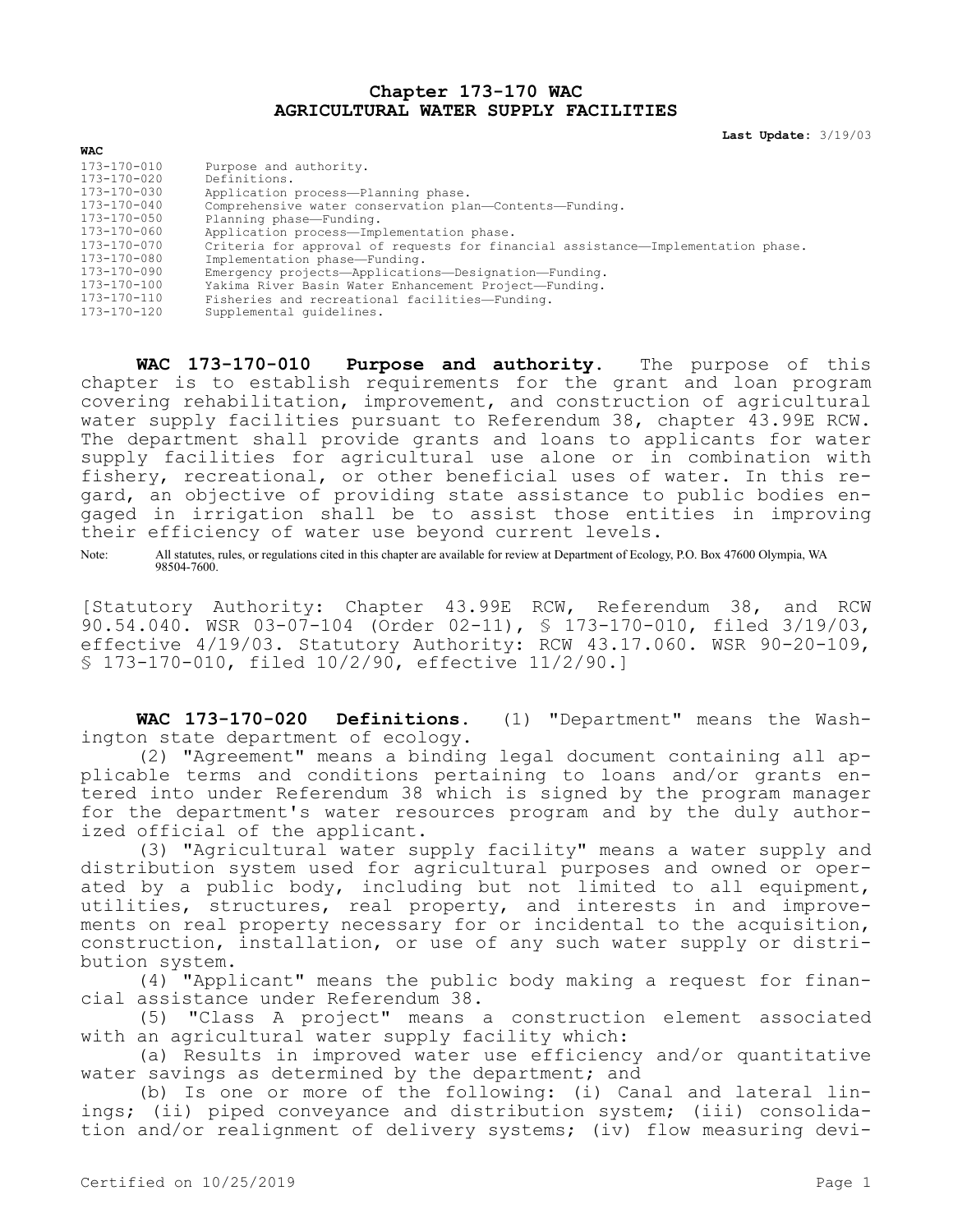ces, e.g., flow control devices; (v) entire structures/regulating structures (which are new or replace obsolete ones) including: (A) Checks, (B) checkdrops, (C) siphons, (D) turnouts, (E) flumes, (F) reregulation reservoirs; (vi) multiple use water storage dams and reservoirs; (vii) automation with central control of regulating structures including on-off control of pumping plants in canals and laterals; (viii) new booster pumps for pressurized systems; (ix) project pumping plants;

(c) In the event there are technological advances that increase water use efficiency and/or result in significant water savings that are not described in (a) of this subsection, such project element(s) will be evaluated as a Class A project by the department.

(6) "Class B project" means a construction element associated with an agricultural water supply facility which:

(a) Does not contribute to quantitative water savings as determined by the department; and

(b) Is one or more of the following: (i) In-line water withdrawal pumping plant; (ii) well drilling, well pumps; (iii) diversion dams; (iv) replacement, rehabilitation, or improvement of in-line booster pump(s); (v) rehabilitation or improvement of storage dam(s) part(s) thereof.

(7) "Emergency project" means a capital improvement construction element to repair, due to natural causes (except drought), water supply, diversion or conveyance facilities, which is necessary to prevent unsafe conditions or ensure the continued delivery or conveyance of water in the agricultural water supply system.

(8) "Financial assistance" means grants and loans as authorized by chapter 43.99E RCW, Referendum 38.

(9) "Fisheries facility" means a construction element associated with an agricultural water supply facility which:

(a) Is identified as an integral element of a project for the construction, rehabilitation, and/or improvement of an agricultural water supply facility; and

(b) Will provide recognized benefits to the anadromous and/or resident fish species of the state.

(10) "Implementation phase" means the acquisition, design, construction, and improvement of agricultural water supply facilities within an irrigation district or a specific area or drainage basin for storing, diverting, transporting, or distributing water to land for irrigation and for protecting and enhancing fisheries, recreational, or other beneficial uses that may be associated with such facilities.

(11) "Local clearinghouse" means the county or regional comprehensive planning agency designated to serve as a coordinating office for certain local areas. A list of clearinghouses is available from the department. The local clearinghouses review proposed projects for conformance to regional plans, ask for comments from other agencies, and relay these remarks back to the applicant. This process helps assure that policies and comprehensive plans of cities, counties, or regions will be followed.

(12) "Payment schedule" means the due dates for loan payments and any interest thereon, as included in the loan agreement.

(13) "Planning phase" means the preparation of a comprehensive water conservation plan which conforms with WAC 173-170-060, which covers the applicant's entire jurisdiction and service area.

(14) "Plans and specifications" means engineering information and calculations to support the project and construction drawings with necessary engineering detail of the project and complete material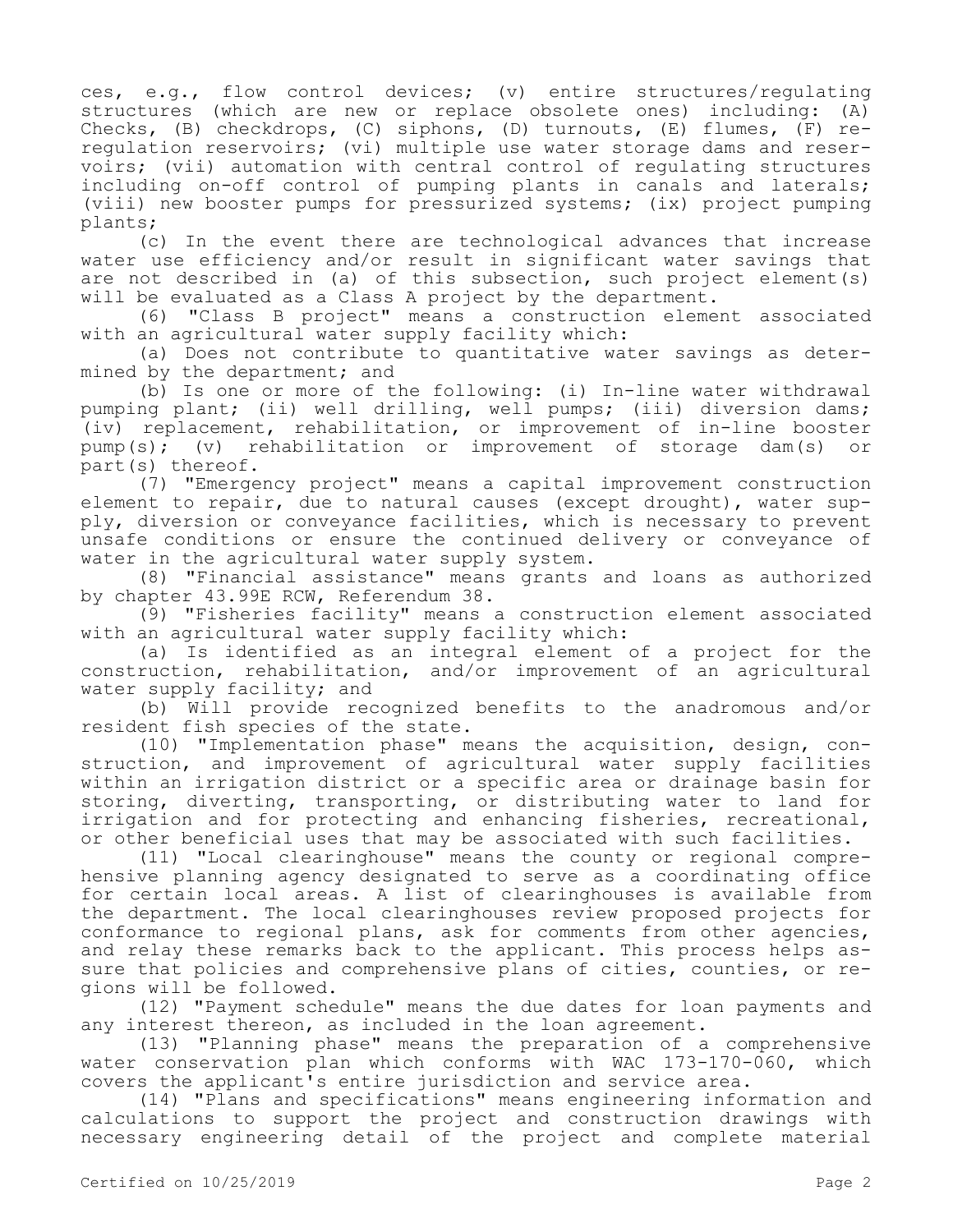specifications and standards to support the drawings and project. These will be prepared in sufficient detail and, upon approval by the department, become part of the bid documents which allow contractors to bid on and construct agricultural water supply facilities or attendant fisheries facilities or recreational facilities or a portion thereof.

(15) "Public body" means the state of Washington or any agency, political subdivision, taxing district, or municipal or public corporation thereof; an agency of the federal government; and those Indian tribes which may constitutionally receive grants or loans from the state of Washington.

(16) "Recreational facility" means a water and/or water-associated system which:

(a) Is identified as an integral element of an agricultural water supply facility; and

(b) Will provide recognized benefits for human use and recreation through fishing, boating, water skiing, swimming, rafting, picnicking, and/or camping.

(17) "Referendum 38" means the grant and loan financial assistance program and its procedures, which pertain to agricultural water supply facilities alone or in combination with fishery, recreational, or other beneficial uses of water, as authorized in chapter 43.99E RCW.

(18) "Request for financial assistance" means the formal application packet, as described in WAC 173-170-030 and 173-170-060, submitted to the department requesting grant and/or loan funds to accomplish an eligible project.

(19) "Water use efficiency elements" means those implementation projects or portions thereof which result in reduced operational and conveyance losses and improved delivery of requisite amounts of water to farms within the limits of the pertinent water right permit or certificate.

(20) "Yakima River Basin Water Enhancement Project" (YRBWEP) is a federal, tribal, state and local cooperative program for improving water supply, habitat and stream flow conditions in the Yakima River Basin of Washington. The project was originally authorized by Congress in 1979 with subsequent implementing legislation being passed in 1984 for fish passage improvements and in 1994 for water conservation and related elements.

[Statutory Authority: Chapter 43.99E RCW, Referendum 38, and RCW 90.54.040. WSR 03-07-104 (Order 02-11), § 173-170-020, filed 3/19/03, effective 4/19/03. Statutory Authority: RCW 43.17.060. WSR 90-20-109, § 173-170-020, filed 10/2/90, effective 11/2/90.]

**WAC 173-170-030 Application process—Planning phase.** (1) Requests for financial assistance for the planning phase shall be submitted to the department between November 1 of any year and the last day of February of the following year.

(2) The applicant shall submit an application form with the following minimum information:

(a) Who shall prepare the comprehensive plan;

(b) A projected completion date for the comprehensive plan;

(c) A United States Geological Survey Quadrangle or comparable map of the area to be covered by the comprehensive plan.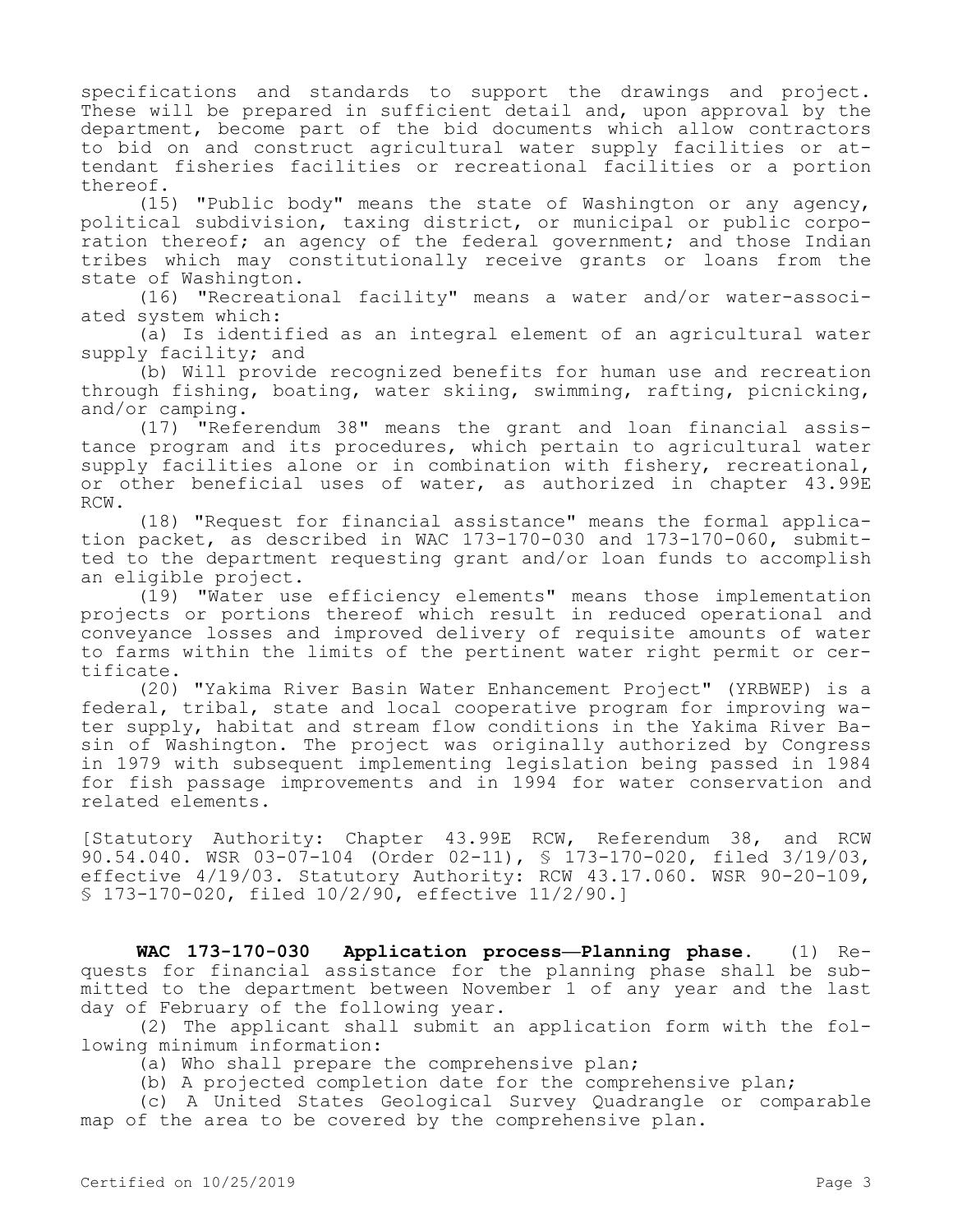(3) Requests for loan funding must be accompanied by a resolution executed by the applicant's governing body that they will follow the procedures for indebtedness in chapter 87.03 RCW and establish a reserve account into which funds will be deposited in an amount adequate to provide coverage for principal and interest payments due under the loan agreement, whenever circumstances beyond the applicant's control preclude payments from standard sources.

(4) Within ninety days of receipt of the request for financial assistance, the department will notify the applicant of its preliminary findings regarding eligibility. In all cases the department shall make its final selection of funded projects and notify the applicants no later than May 31 following the application period.

[Statutory Authority: RCW 43.17.060. WSR 90-20-109, § 173-170-030, filed  $10/\overline{2}/90$ , effective  $11/2/90.1$ 

**WAC 173-170-040 Comprehensive water conservation plan—Contents— Funding.** The comprehensive water conservation plan, which is the ultimate work product due at the end of the planning phase, will address and provide information on the following topics for the geographical area indicated in the request for financial assistance:

### Applicant Organization

(1) Applicant's statutory authority; history of organization management; assessment authority; and operation procedures and management policies.

Land Base and Land Use

(2) Layout map showing:

(a) Boundaries of the applicant's jurisdiction and service area;

(b) Location of: (i) The lands which are assessed by the applicant, and (ii) those lands to which water is delivered in accordance with the water rights or water right claims or otherwise;

(c) Land use information including total acres irrigated over a representative historical period and cropping patterns for each year of a recent five-year period.

### Water Supply, Use, and Rights

(3) Layout map showing location of: (a) Natural features (streams, rivers, lakes, groundwater aquifers) including those in the watershed(s) where the water supply originates; and (b) all of the applicant's existing water supply facilities inside and out of its service area.

(4) Information on the applicant's and/or pertinent individual's water rights and/or water right claims for irrigation water supply, including ongoing or future water rights or water rights claims, conflicts, and litigation.

(5) Hydrologic water supply data including historical records of surface water availability (natural flows and storage), and groundwater pumpages and other pertinent aquifer data on availability for withdrawal for water supply purposes.

(6) Quantities of surface water diverted and/or groundwater withdrawn for water supply for each year of a recent five-year period. (Annual and monthly acre-feet and maximum and minimum monthly flows in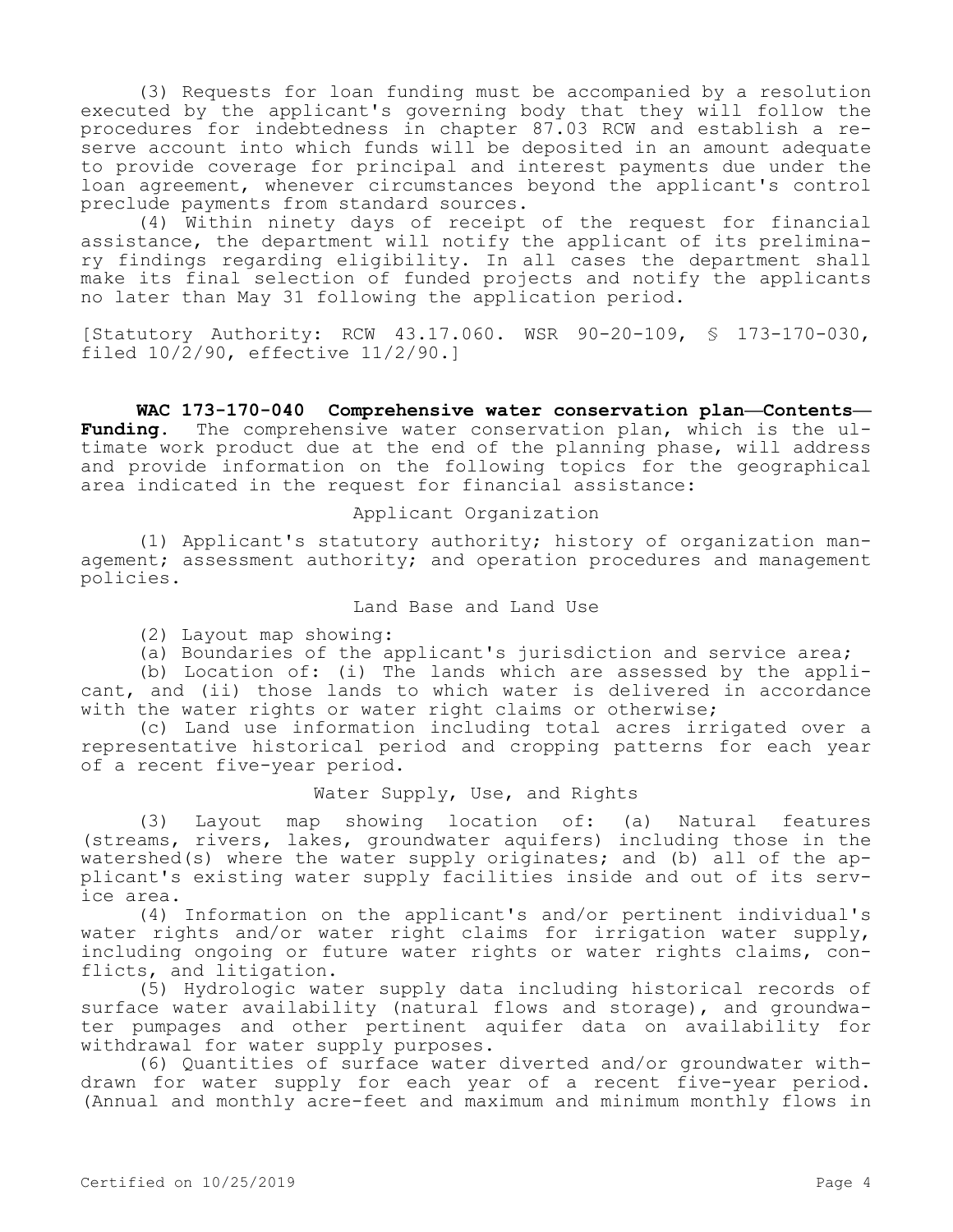cubic feet per second (cfs) for surface water and gallons per minute (gpm) for groundwater.)

(7) Identify and assess the hydrological water flow system within the applicant's service area as it pertains to the quantities of water: (a) Diverted or withdrawn, (b) conveyed and distributed, (c) delivered and applied on farm, (d) which recharge the groundwater and are returned to the agricultural water supply system, and (e) which comprise return flows for further irrigation downstream within the agricultural water supply system.

(8) Identify the quality of water supply and an assessment of the water quality impacts from use of the agricultural water supply system within the applicant's jurisdiction.

# Present Facilities and Operations

(9) Identify and describe the present physical system utilized for the storage, diversion, pumping, conveyance, and distribution of the water supply.

(10) Assess and evaluate the existing water supply system including system efficiencies and energy use.

Water Needs and Adequacy of Water Supply

(11) Forecast future trends of land use.

(12) Estimate irrigation water requirements for the present and anticipated land use and cropping patterns.

(13) Relate the water needs to present water supply available.

Evaluation of Opportunities for Improvements in Water Supply and Distribution System Efficiencies

(14) Identify improvements in water supply and distribution system efficiencies (structural and nonstructural).

(15) Document a system improvements and rehabilitation plan, prepare preliminary designs and cost estimates, and estimate time frame for implementation. Identify location of improvements on layout map.

(16) Quantify the reasonable net water savings that would result from the efficiency improvements.

(17) Identify and describe opportunities for improving irrigation water management.

(18) Quantify any net energy savings that would result from efficiency improvements.

(19) Evaluate the socioeconomic impacts from the efficiency improvements and rehabilitation plan and changes or modifications of the systems operations and management policies. Discuss and quantify the benefits that accrue from the implementation of the improvements and rehabilitation plan.

(20) Assess and evaluate the impacts and benefits of transferring the net water savings to other water uses and resources.

(21) Identify associated wetlands and assess the impacts on them from implementation of the physical system's improvements and rehabilitation plan.

(22) Evaluate the impacts on water quality standards from implementation of the physical system's improvements and rehabilitation plan.

(23) Evaluate other environmental impacts from the efficiency improvements and rehabilitation plan. Develop a plan regarding compliance with the State Environmental Policy Act (SEPA) and the National Environmental Policy Act (NEPA) if applicable.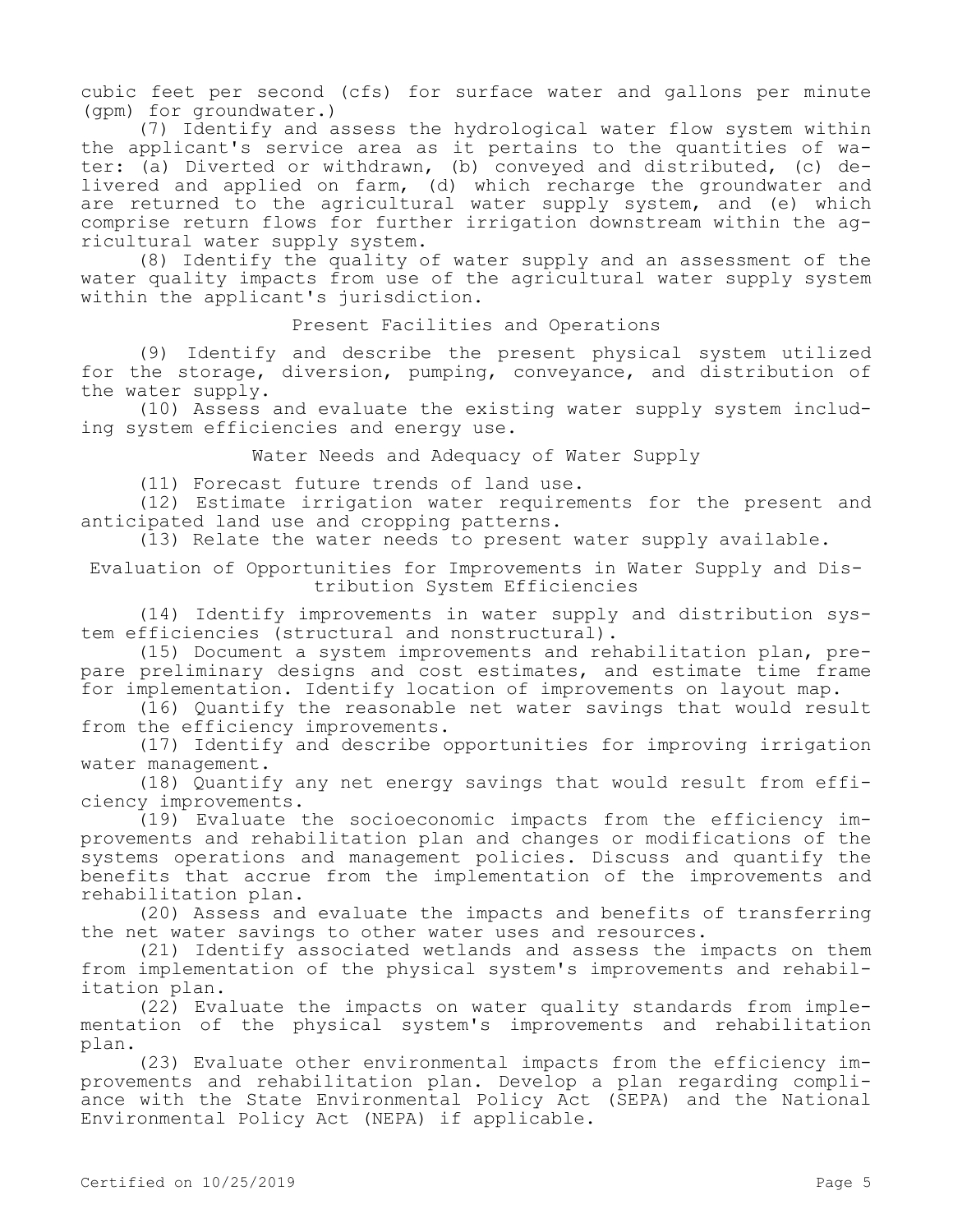#### Financial

(24) Develop a financial program that addresses the implementation of the improvements and rehabilitation plan. The financial program should include, among other elements, a time schedule for completing the comprehensive water conservation plan, a summary of the applicant's current indebtedness and repayment plans, present and future operation, maintenance and energy costs (with and without implementation of the proposed project), and a schedule of assessments to cover planned indebtedness to complete implementation of the comprehensive water conservation plan.

[Statutory Authority: Chapter 43.99E RCW, Referendum 38, and RCW 90.54.040. WSR 03-07-104 (Order 02-11), § 173-170-040, filed 3/19/03, effective 4/19/03. Statutory Authority: RCW 43.17.060. WSR 90-20-109, § 173-170-040, filed 10/2/90, effective 11/2/90.]

**WAC 173-170-050 Planning phase—Funding.** (1) As available and awarded, financial assistance for the planning phase will be provided in the form of:

(a) Grants in the amount of fifty percent of the total eligible phase costs; and

(b) Concurrent loans in the amount of forty percent of the total eligible phase costs.

(2) Loans shall be for a maximum five-year period, repayable at an annual percentage rate which equals the rate for one year federal treasury bills at the first auction following July 1 of the state fiscal year in which the loan agreement is entered into, discounted by four percent.

(3) Comprehensive water conservation plans must precede the implementation phase for projects approved after the effective date of these rules.

(4) Financial assistance for the planning phase, regardless of the form it takes, may not exceed two hundred thousand dollars per applicant.

[Statutory Authority: Chapter 43.99E RCW, Referendum 38, and RCW 90.54.040. WSR 03-07-104 (Order 02-11), § 173-170-050, filed 3/19/03, effective 4/19/03. Statutory Authority: RCW 43.17.060. WSR 90-20-109, § 173-170-050, filed 10/2/90, effective 11/2/90.]

**WAC 173-170-060 Application process—Implementation phase.** (1) Requests for financial assistance for the implementation phase shall be submitted to the department between November 1 of any year and the last day of February of the following year.

(2) The applicant will submit two preapplication forms to the nearest local clearinghouse; one for the department and one for planning and community affairs. These forms are available from either the department or the clearinghouse.

(3) The applicant shall accompany the request for financial assistance with a copy of the completed comprehensive water conservation plan as approved by the department indicating which part(s) of the plan the proposed project fits under and the location of the proposed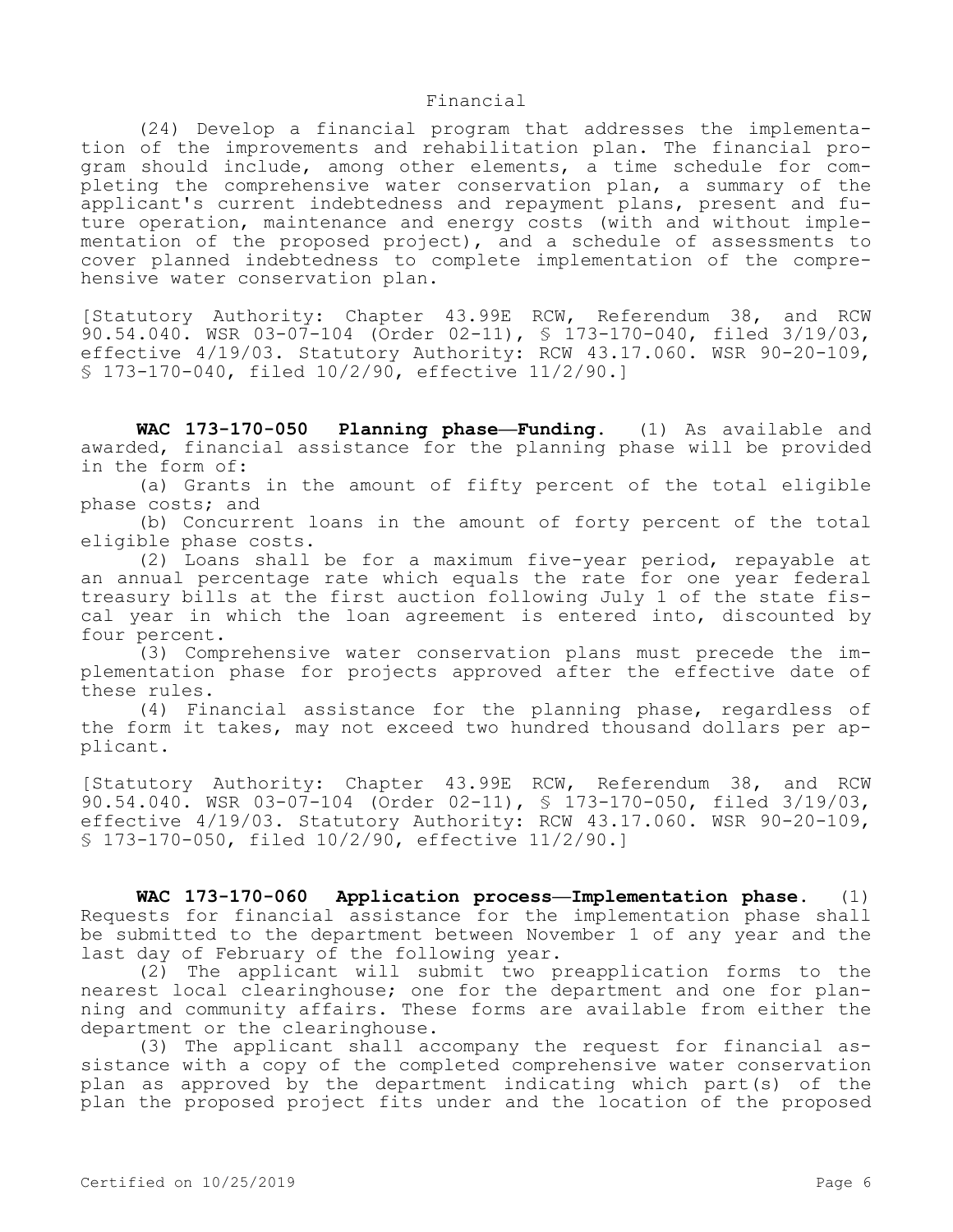project on a United States Geological Survey Quadrangle map or any other comparable and readily available map.

(4) Within ninety days of receipt of the request for financial assistance, the department will notify the applicant of its preliminary findings regarding eligibility as to organization, type of project, purpose(s) of project, and conformance with the objectives of Referendum 38. In all cases the department shall make its final selection of funded projects and notify the applicant no later than May 31 of the year following the close of the current application period.

(5) Requests for loan funding must be accompanied by a resolution executed by the applicant's governing body that they will follow the procedures for indebtedness in chapter 87.03 RCW and establish a reserve account into which funds will be deposited in an amount adequate to provide coverage for principal and interest payments due under the loan agreement, whenever circumstances beyond the applicant's control preclude payments from standard sources.

[Statutory Authority: RCW 43.17.060. WSR 90-20-109, § 173-170-060, filed 10/2/90, effective 11/2/90.]

**WAC 173-170-070 Criteria for approval of requests for financial assistance—Implementation phase.** (1) The implementation phase project(s) must be included in a comprehensive water conservation plan approved by the department.

(2) The agricultural water supply facilities must be designed to accomplish the purpose of the planned project. Accepted engineering design principles, criteria, and concepts will be used in the design of the facilities and approved by the department. Cost estimates for the proposed project must be prepared in detail. Plans and specifications must be approved by the department prior to advertising for construction bids.

(3) The State Environmental Policy Act (SEPA) requirements for any proposed actions must be met. The SEPA rules, chapter 197-11 WAC, will be followed to determine the environmental impacts of the proposed project. A copy of the final SEPA document and any needed supporting environmental analysis must be submitted to the department.

(4) Documentation showing all lands and land rights required for satisfactory construction, operation, and maintenance of the project have been or can be acquired.

(5) The project will not be in conflict with any applicable federal, state, and local laws, orders, regulations, rules, licenses, and permits.

[Statutory Authority: Chapter 43.99E RCW, Referendum 38, and RCW 90.54.040. WSR 03-07-104 (Order 02-11), § 173-170-070, filed 3/19/03, effective 4/19/03. Statutory Authority: RCW 43.17.060. WSR 90-20-109, § 173-170-070, filed 10/2/90, effective 11/2/90.]

**WAC 173-170-080 Implementation phase—Funding.** (1) Implementation phase projects will be categorized by the department as Class A projects or Class B projects in accordance with the definitions for those terms under WAC 173-170-020 (5) and (6).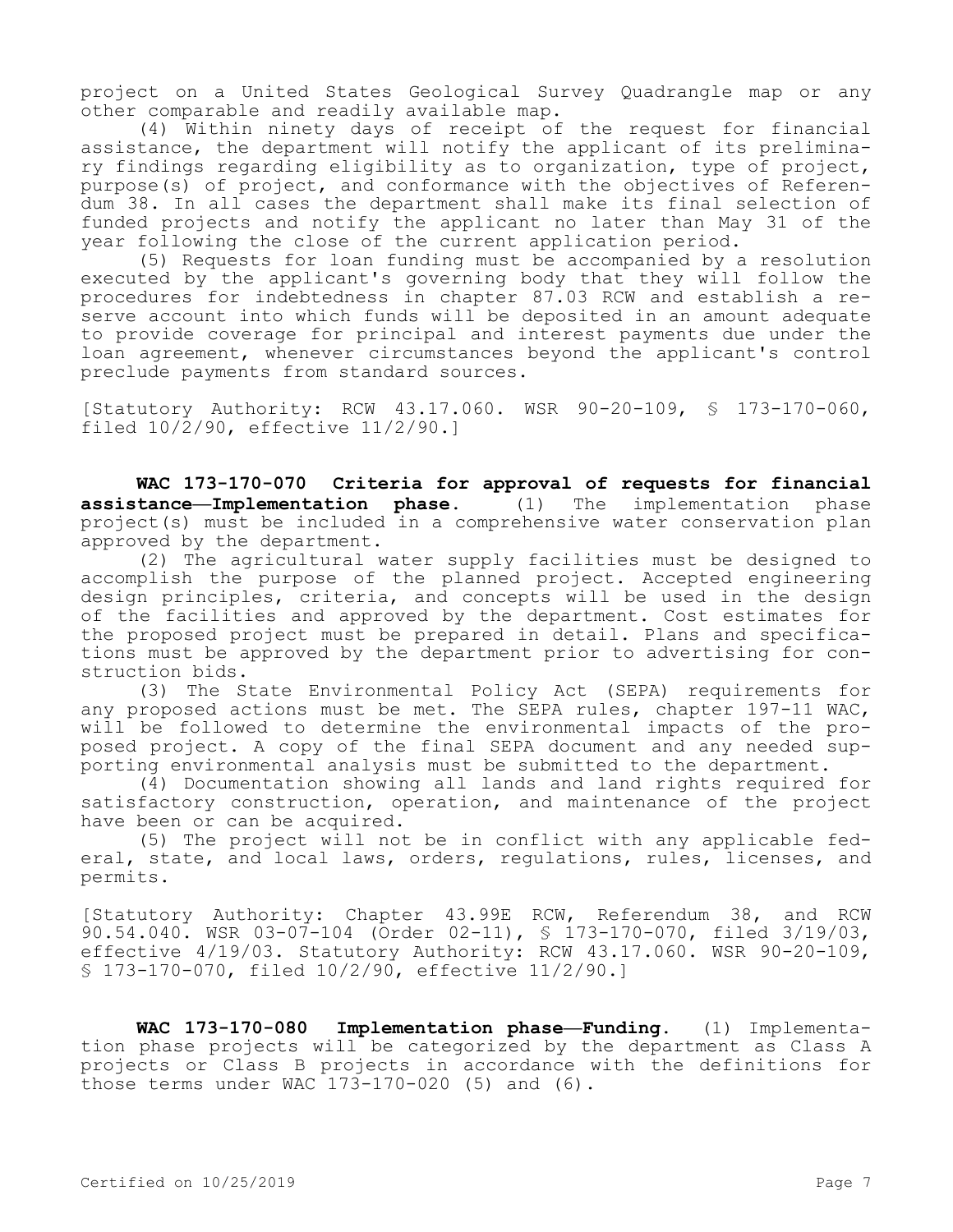(2) As funds are available and awarded, financial assistance for Class A projects subject to a completed comprehensive water conservation plan shall be provided in the form of:

(a) Grants in the amount of thirty percent of the total eligible project costs; and

(b) Concurrent loans in the amount of sixty percent of the total eligible project costs.

(c) The department may issue an additional portion of the funding in grants for projects with significant public benefit.

(3) As funds are available and awarded, financial assistance for Class B projects subject to a completed comprehensive water conservation plan will be provided in the form of:

(a) Grants in the amount of fifteen percent of the total eligible project costs; and

(b) Concurrent loans in the amount of seventy-five percent of the total eligible project costs.

(4) Financial assistance for implementation phase projects shall be limited to a total of two million five hundred thousand dollars per applicant regardless of the form, except that loans once fully repaid shall not be measured against the limit.

(5) Loans awarded shall be available on the following repayment and interest schedule:

(a) Loans for up to a maximum five-year period, repayable with interest at an annual percentage rate which equals the rate for one year federal treasury bills at the first auction following the beginning of the state fiscal year (July 1) in which the loan agreement is entered into, discounted by four percent.

(b) Loans for five years through a maximum ten-year period, repayable with interest at an annual percentage rate which equals the rate for one year federal treasury bills at the first auction following the beginning of the state fiscal year (July 1) in which the loan agreement is entered into, discounted by two percent.

(c) Loans for ten years through a maximum fifteen-year period, repayable with interest at an annual percentage rate which equals the rate for one year federal treasury bills at the first auction following the beginning of the state fiscal year (July 1) in which the loan agreement is entered into, discounted by one percent.

(d) Loans for fifteen years through a maximum twenty-five-year period, repayable with interest at an annual percentage rate which equals the rate for one year federal treasury bills at the first auction following the beginning of the state fiscal year (July 1) in which the loan agreement is entered into.

[Statutory Authority: Chapter 43.99E RCW, Referendum 38, and RCW 90.54.040. WSR 03-07-104 (Order 02-11), § 173-170-080, filed 3/19/03, effective 4/19/03. Statutory Authority: RCW 43.17.060. WSR 90-20-109, § 173-170-080, filed 10/2/90, effective 11/2/90.]

**WAC 173-170-090 Emergency projects—Applications—Designation— Funding.** (1) Applications for emergency projects may be accepted at any time throughout the year. The application shall indicate:

(a) The nature of the occurrence that caused the need for repairs;

(b) The location of needed repairs;

(c) A project description of the repairs; and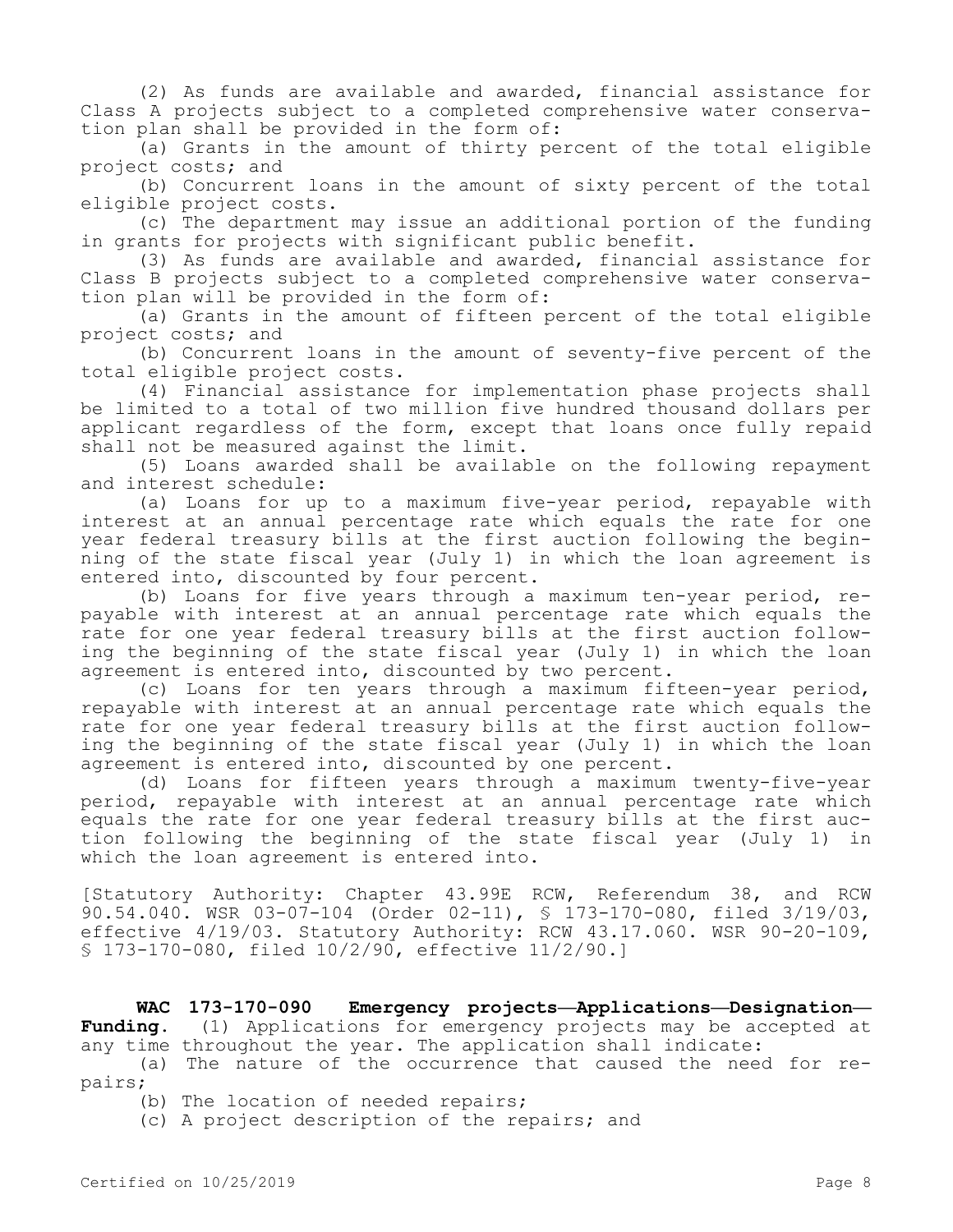(d) A summary of how the repairs fit within the long-range improvements addressed in the comprehensive water conservation plan.

If the comprehensive water conservation plan has not been completed, a summary of how the repairs fit within proposed long-range improvements.

(2) A decision on whether to fund the emergency project will be made within fifteen days of receipt of the application. The department may agree to the applicant incurring costs prior to an agreement being signed and shall so indicate by letter to the applicant.

(3) Financial assistance for emergency projects shall be in the form of loans for up to ninety percent of the total eligible project costs.

[Statutory Authority: Chapter 43.99E RCW, Referendum 38, and RCW 90.54.040. WSR 03-07-104 (Order 02-11), § 173-170-090, filed 3/19/03, effective 4/19/03. Statutory Authority: RCW 43.17.060. WSR 90-20-109, § 173-170-090, filed 10/2/90, effective 11/2/90.]

**WAC 173-170-100 Yakima River Basin Water Enhancement Project— Funding.** (1) The Yakima River Basin Water Enhancement Project (YRBWEP) may be provided state funding by agreement with the department, to the extent that moneys are available.

(2) Funds provided under this section for YRBWEP shall be exempt from WAC 173-170-080.

[Statutory Authority: Chapter 43.99E RCW, Referendum 38, and RCW 90.54.040. WSR 03-07-104 (Order 02-11), § 173-170-100, filed 3/19/03, effective 4/19/03. Statutory Authority: RCW 43.17.060. WSR 90-20-109, § 173-170-100, filed 10/2/90, effective 11/2/90.]

**WAC 173-170-110 Fisheries and recreational facilities—Funding.**  (1) A fisheries or recreational facility element is the part of an implementation project that provides public benefits through concomitant use of water within an agricultural water supply facility. Specific elements are defined in WAC 173-170-020 (9) and (16).

(2) Financial assistance for the fisheries and/or recreational element shall be available as grants in the amount of seventy-five percent of the fisheries and/or recreational element's total eligible costs.

(3) Financial assistance for a fisheries and/or recreational element may not exceed five hundred twenty-five thousand dollars for any one applicant, which sum is not part of the cap on funding for the implementation phase, contained in WAC 173-170-080(5).

[Statutory Authority: RCW 43.17.060. WSR 90-20-109, § 173-170-110, filed 10/2/90, effective 11/2/90.]

**WAC 173-170-120 Supplemental guidelines.** The department will publish guidelines which will describe in greater detail the financial assistance application, application review and funding issuance processes, the terms of financial assistance, and other elements of this program. These guidelines will also describe recommended methodologies for the completion of the comprehensive water conservation plan.